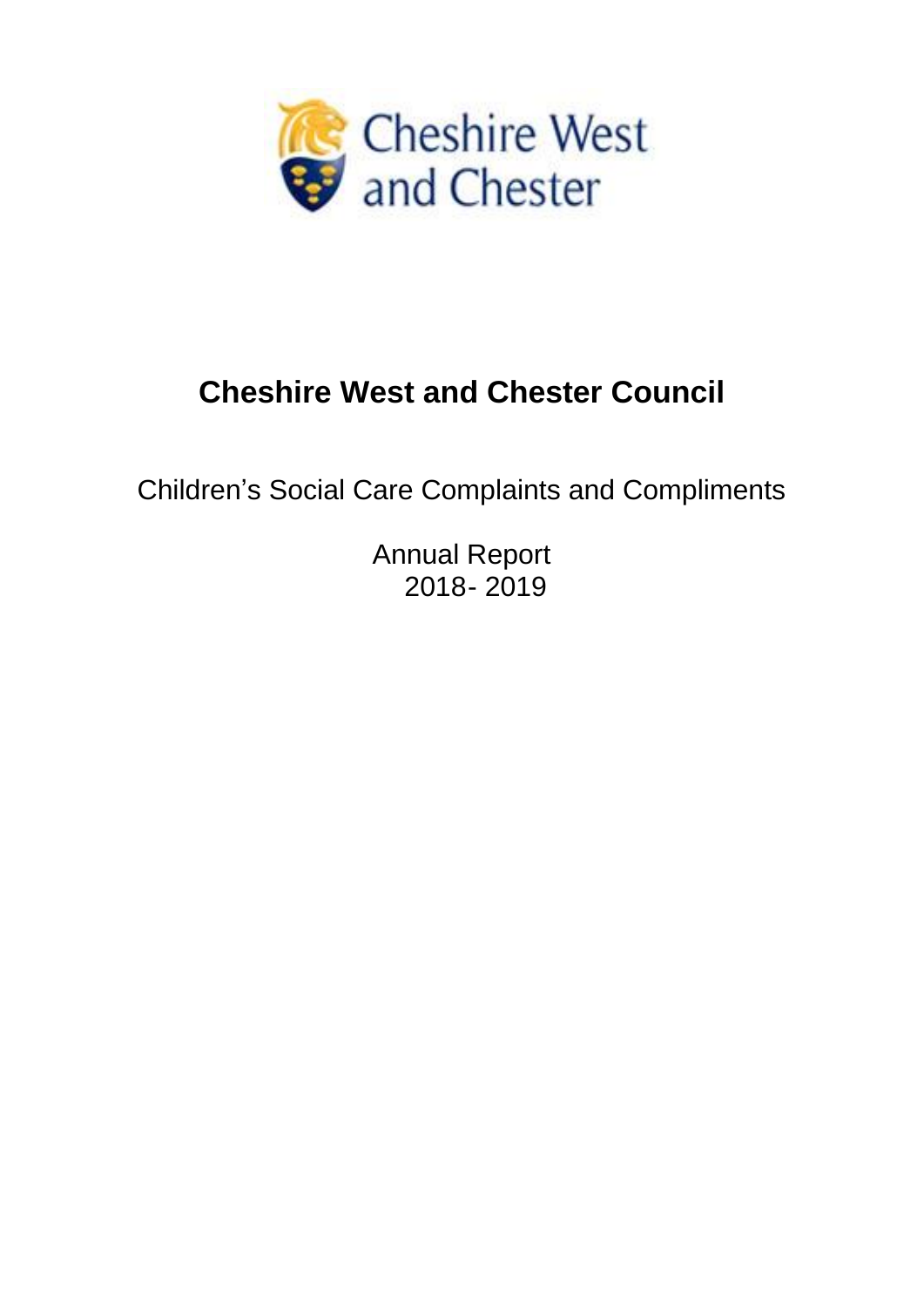# **1. Introduction**

- 1.1 This report provides information about the Children's Social Care Complaints and Compliments received by Cheshire West and Chester Council during the period 1 April 2018 to 31 March 2019. It highlights performance against statutory and internal timescales for complaint handling and provides assurance that improvements or revisions to services have been identified as a result of listening and responding to both compliments and complaints.
- 1.2 The Council's Customer Relations team, within the Governance directorate, was responsible for the coordination of Compliments and Complaints during this period. The Children's Social Care team are responsible for responding to complaint matters. The Customer Relations Team review all draft responses and provide advice and support to the service on reasonable outcomes or remedies to complaints, from a layperson's perspective.
- 1.3 In accordance with statutory guidance, responses to complaints received by the Authority should be proportionate. Officers are encouraged to resolve matters locally at the first point of contact to avoid escalation wherever possible. Concerns raised with the service and resolved by close of play the following day are not counted as statutory complaints. Where this approach does not deliver a satisfactory outcome for the complainant, matters are then referred through the formal complaints procedure.
- 1.4 The objectives of this report are to:
	- i. be open and transparent about our social care complaints process
	- ii. meet our statutory obligation to produce an annual report
	- iii. provide clear and concise comparative data on compliments and complaints, including details of complaints broken down by subject and service area
	- iv. provide a summary of customer profile and type of customer interaction
	- v. identify service improvements as a result of complaints and compliments and demonstrate learning and improved practices and processes from these

## **2. Context**

- 2.1 The aim of the Council's Children's Social Care Service is to support and protect those children, young people and families who need care and support to enable them to develop their abilities to live as independent and fulfilled lives as possible. Sometimes people are unhappy with the service we provide as an authority and we make every effort to ensure that we listen to their feedback and complaints, and that we learn from them.
- 2.2 Whilst considering this report it is important to know the overall picture of Children's Social Care involvement in the Cheshire West and Chester area. During 2018-19 Children's Services received 13,369 child contacts via the integrated Access and Referral Team (iART). Of these 2561 progressed to a Children's Social Care Referral, meaning that a statutory Social Work assessment was undertaken representing 19% of the children the Council helped. Of those 2561 receiving services, 57 formal complaints were received and responded to, representing 2.2% of the children the Council helped.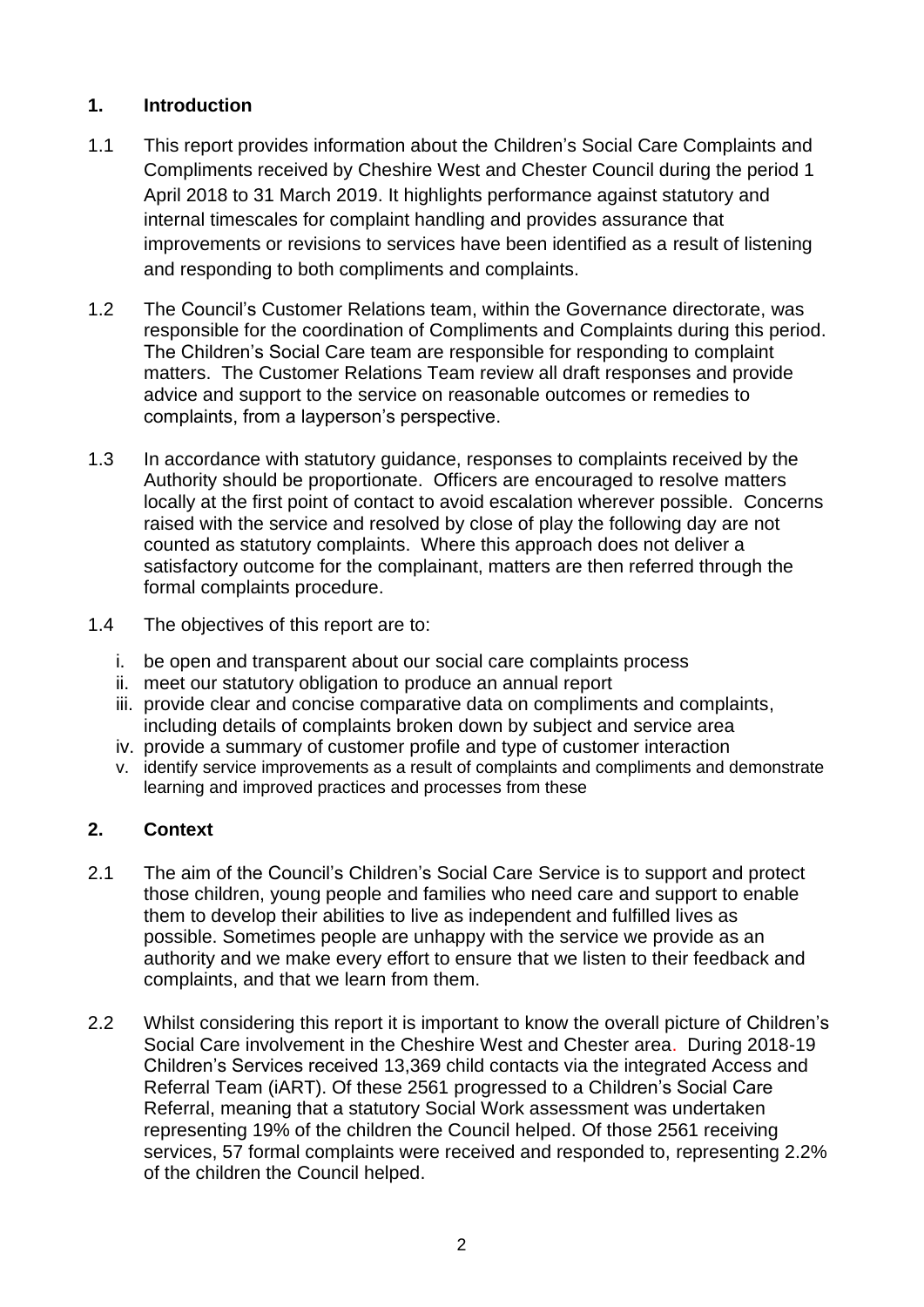## **3. Statutory Compliance Procedure**

# 3.1 **The Children's Social Care Complaints Procedure**

The Children Act 1989 Representations Procedure (England) Regulations 2006; Children (Leaving Care) Act 2000; Adoption and Children Act 2002; and the Health and Social Care Act 2003 require the local authority to have a procedure for resolving complaints and representations received by, on behalf of, or relating to children and young people. A local authority must also ensure that action is taken if necessary in the light of the outcome of a complaint.

3.2 The current Children's Social Care and Health complaints procedure consists of a three stage process. The complainant retains the right to approach the independent Local Government and Social Care Ombudsman at any time. However, the Ombudsman would expect the local authority to consider the complaint initially. To comply with the above requirements, Cheshire West and Chester have adopted the operational procedures set out in the following paragraphs of this section of the report.

## **Role of the Customer Relations Team**

- 3.3 The Customer Relations Team is responsible for the handling and consideration of complaints and acts as a central point through which complaints can be made to the Council. Complaints can be made via telephone; in writing; through the online social care complaints portal; or directly to the dedicated social care complaints email inbox. Complaints received directly by the Service are currently referred to the Customer Relations Team to be assessed for eligibility.
- 3.4 The Customer Relations Team, often in liaison with the Service, will determine whether a complaint is eligible for consideration under the statutory framework or whether an alternative route (for example safeguarding or through the corporate complaints process if the issue complained about is not related to the quality of care provided) would be more appropriate.
- 3.5 The Customer Relations Team offer training, advice and support to staff in their consideration of complaints and perform a quality assurance role in the preparation of complaint responses. The Team also liaise with complainants to keep them informed on progress with their complaints, and provide advice about the complaints process and the role of the Local Government & Social Care Ombudsman.
- 3.6 The Team also coordinates the completion of Learning Action Reports for the service, which ensures there is learning and improvement identified from investigations into complaints. This is recorded and reported centrally and monitored to ensure that the implementation of identified, agreed actions following the outcome of complaints is carried out. Learning is shared with other services, where it is relevant to do so, in order to improve service delivery Council-wide.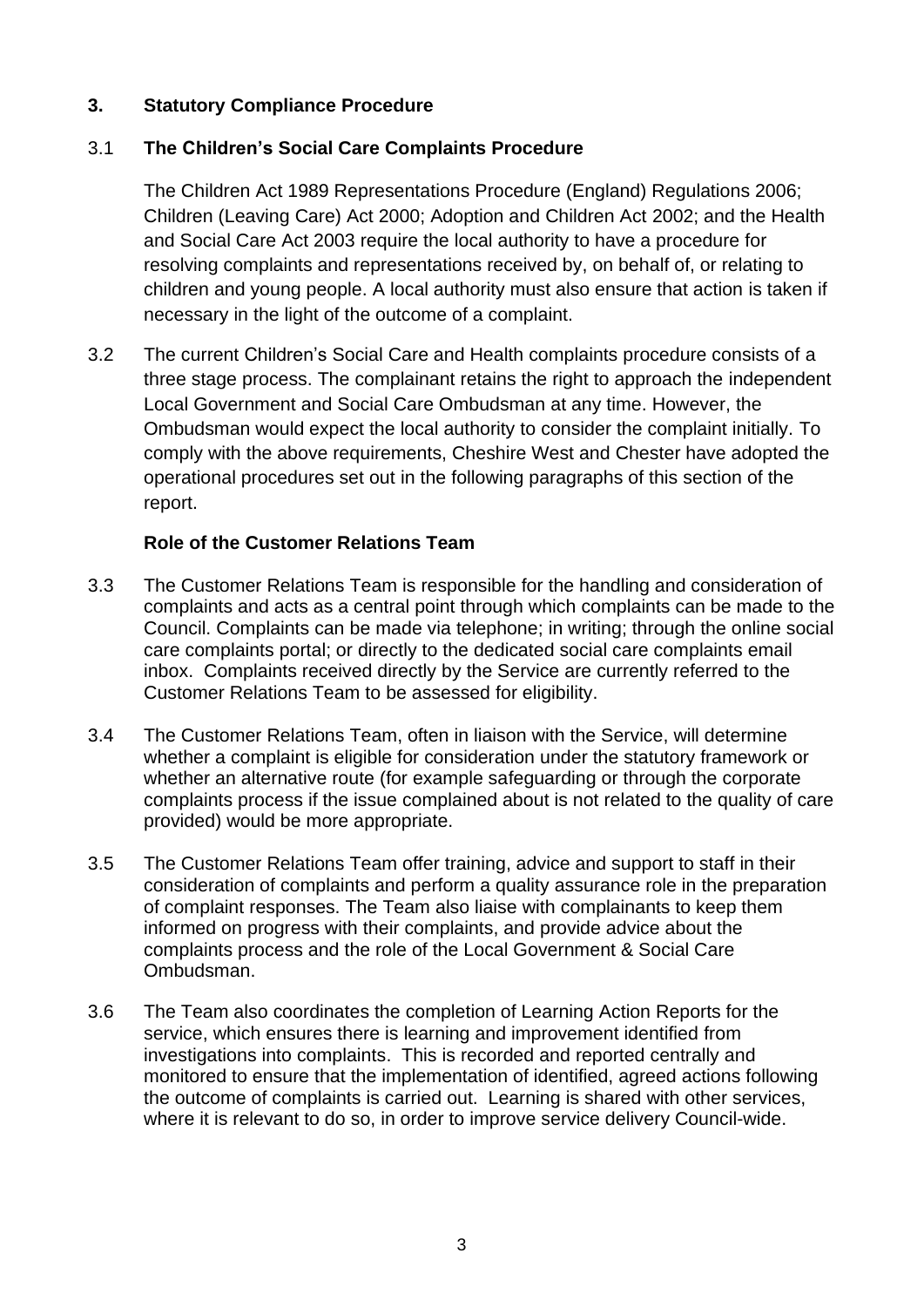## **What is a Complaint?**

3.7 Any expression of dissatisfaction about a council service (whether that service is provided by the council or by a contractor or partner) that requires a response. There is no difference between a 'formal' and an 'informal' complaint. Both are expressions of dissatisfaction that require a response.

## **Who Can Make a Complaint?**

- 3.8 There are a variety of people who can complain:
	- i. Any child or young person who is Looked After or who is a child in need or is a child with disabilities
	- ii. Foster parents
	- iii. People applying to adopt, or who are receiving services from our Adoption service
	- iv. Care leavers
	- v. Special Guardians
- 3.9 Complaints can also be accepted from individuals acting on behalf of a service user, for example an advocate or family member, although this must be with consent from the service user when they are considered old enough. Where a service user's capacity to make informed decisions may be in question, the Customer Relations Team - in conjunction with the Service Team Manager - will look at whether the person pursuing the complaint is acting in the young person's best interests.

#### **Initial Expressions of Dissatisfaction**

3.10 Initially complaints are always assessed or 'triaged' by the Customer Relations team. If, from initial assessment, it looks like the complaint can be resolved by close of play the following day, it is not required to proceed through the complaints process. These concerns/issues are often relatively minor and resolution can most easily be addressed locally through the service. The customer is always advised how they can progress their complaint if they remain dissatisfied

#### **Urgent safeguarding issues and alternative paths**

- 3.11 The Customer Relations Team also review the complaint to identify any potential safeguarding risks or concerns that need immediate attention. Where safeguarding issues are identified, those matters are redirected to be considered under the appropriate safeguarding procedures without delay. Where there are no obvious safeguarding concerns complaints are referred via the Customer Relations Team to a Senior Manager to be considered through the social care complaints procedure.
- 3.12 All, or parts of a complaint may not be eligible under the social care complaint process. Where this is the case all non-social care elements will be referred to the corporate complaints policy or a more appropriate 'alternative path' and the customer kept informed about how their complaint, or parts of their complaint, will be dealt with.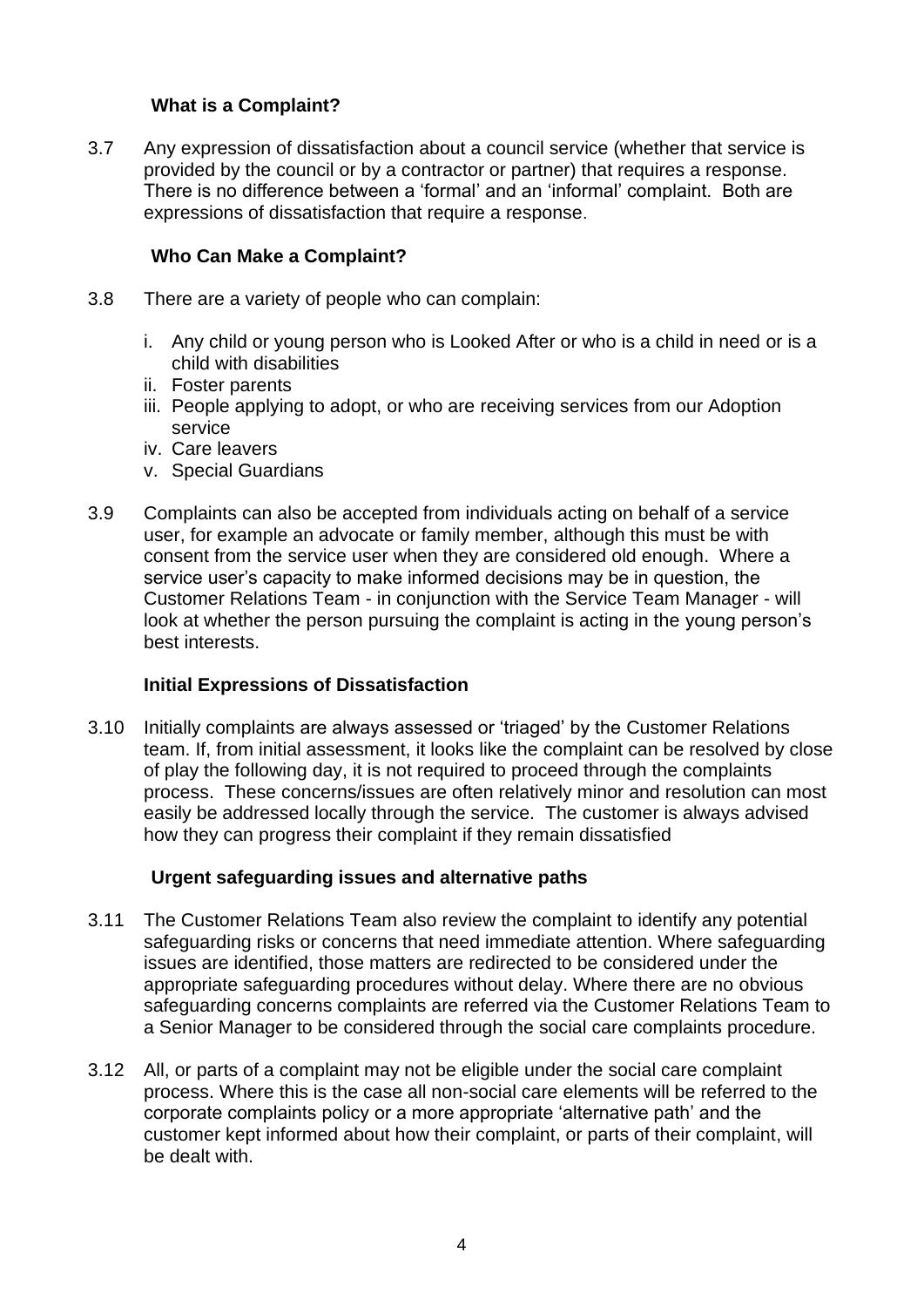## **Stage 1 – Local Resolution**

- 3.13 The majority of Stage 1 investigations are conducted by Team Managers from the relevant service. The investigation of a complaint is a managerial responsibility and should not be delegated to other staff. In the first instance complaints are allocated to the Senior Manager to appoint an appropriate Team Manager to investigate and draft a response to the complainant.
- 3.14 The initial timescale for providing a response is 10 working days, although this can be extended to 20 working days when a matter is more complex. The Customer Relations Team works with managers to ensure that quality responses are produced within the specific timescales. Decisions are recorded for each complaint as upheld, not upheld or partially upheld. The learning outcomes and remedial actions are shared with the complainant within the written response.

#### **Stage 2 – Formal Independent Investigation**

- 3.15 If the complainant is dissatisfied with the findings of the Stage 1 complaint investigation, or has not received a response to Stage 1 within the 20 working days allowed, then a request for a Stage 2 investigation can be made.
- 3.16 Once the Stage 2 investigation has been agreed an Investigating Officer (IO) will be appointed. Investigators can be an officer from the service who has no previous knowledge of the complaint and no line management responsibility. Alternatively the IO can be appointed from the North West Complaint Managers Group List of Independent People. The IO will lead, and has overall responsibility for the investigation and will prepare the main report which will state outcomes and make recommendations to the service where appropriate. The Council's current practice is to recruit exclusively from this list.
- 3.17 A second person, the Independent Person (IP) will be appointed from the North West Complaint Managers Group List of Independent People. The IP ensures that the process of investigation is open, transparent and fair. They work alongside the IO to provide an independent and objective view of the investigation. They see all the same relevant files as the IO and participate in all interviews and discussion relevant to the investigation. The IP reads the IO's report and produces their own report on the investigation, commenting on each complaint element and stating whether they agree with the IO's findings.
- 3.18 There are up to 25 working days for the completion of the Stage 2 investigation, with an extension of up to 65 working days available for complex cases.
- 3.19 Following an investigation the findings and any recommendations are set out in a report to the Director and the Service Team Manager. The service must provide a written response to the report and this will be sent to the complainant, along with a copy of the report, within 10 working days of receiving the report. The service may consider offering a meeting with the complainant to discuss the report and the response.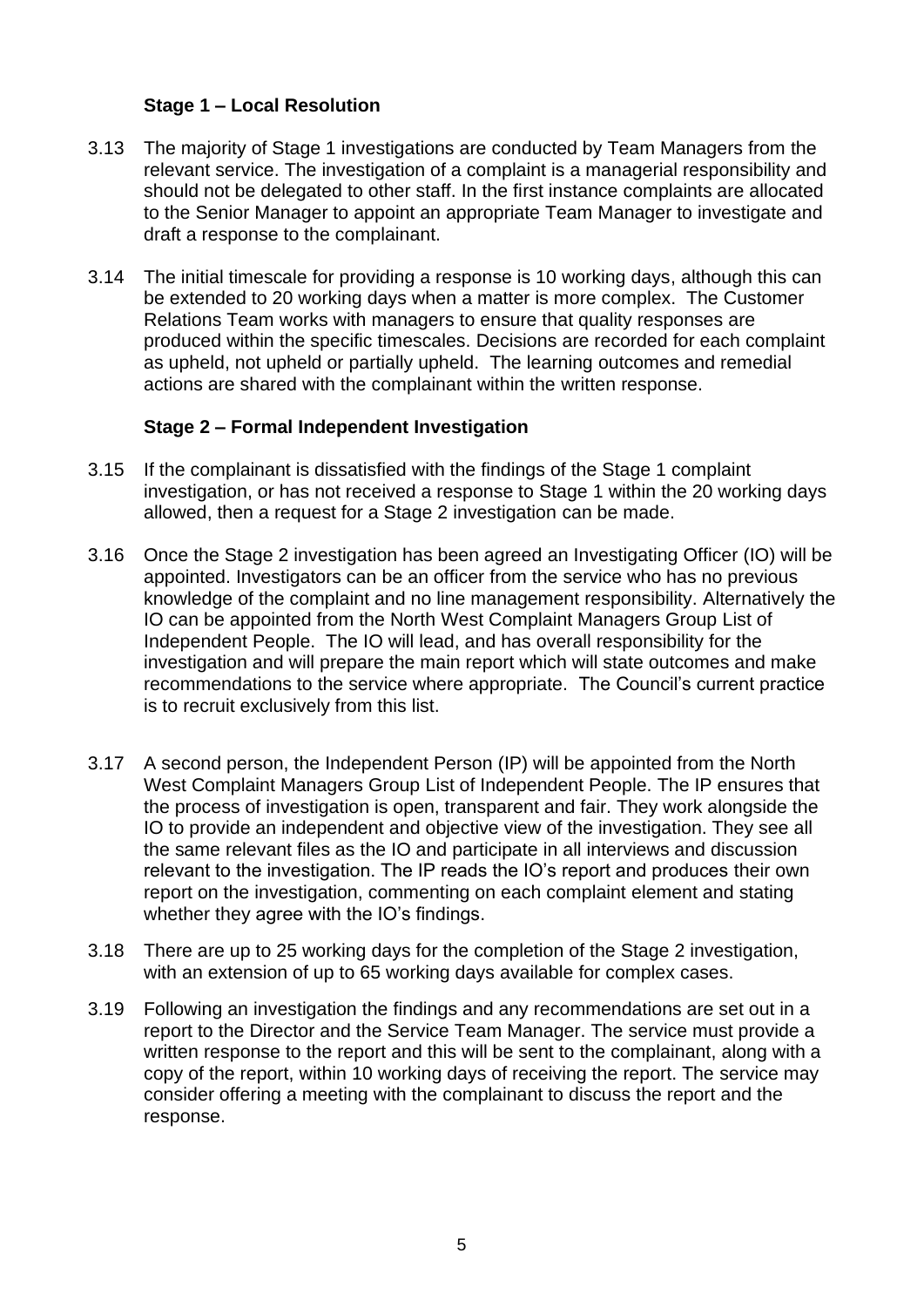## **Stage 3 – Independent Review Panel**

- 3.20 Where complainants wish to proceed to Stage 3 they have 20 working days (from the date that they received notification of the department's response to the stage 2 report) to request a Review Panel.
- 3.21 The Independent Review Panel consists of three independent people drawn from the North West List of Independent People, one of whom is appointed as Chair of the Panel.
- 3.22 Following the investigation, panel members have 5 working days to agree the report. The report has to be sent to the complainant within the 5 working days and a copy is also given to the Director of Children's Services.
- 3.23 The Director has 20 working days from the day of the panel to write to the complainant with their response to the report. The letter should outline what the directorate intends to do as part of learning from the complaint. The letter will also explain that if the complainant remains unhappy they can contact the Local Government and Social Care Ombudsman.

#### **Local Government and Social Care Ombudsman**

3.24 Where complaints remain unresolved to the satisfaction of the complainant, a referral may be made to the Local Government and Social Care Ombudsman (LGSCO) for consideration. This can be done by the complainant following completion of all 3 stages of the children's social care complaint process or at an earlier stage if there is a mutual agreement between the complainant and the Council to do so. The Ombudsman will require reasons for the referral if it is done prior to completion of all stages of the policy. The Council will usually seek advice from the Ombudsman's office before making any referral.

#### **4. Performance Activity**

## **Summary of Complaint Activity**

- 4.1 From April 2018 to March 2019 there were a total of 157 social care complaint representations made to Cheshire West and Chester Council. Of the 157 representations received, there were 57 **valid complaints** progressed, with the remaining 100 either ineligible (38) or withdrawn / resolved via an alternative route (62).
- 4.2 Of the 57 formal complaints, 13 requested a stage 2 escalation as the complainant remained dissatisfied. 5 did not provide sufficient grounds for continuing their complaint and 1 subsequently withdrew. 7 were taken to a full stage 2 investigation. 1 of the 2018-19 stage 2 complaints initially requested escalation to stage 3 of the process but subsequently withdrew.

#### **Comparison with Previous Years**

4.3 The table below shows the number of considered and progressed complaints for the year compared with the previous two years.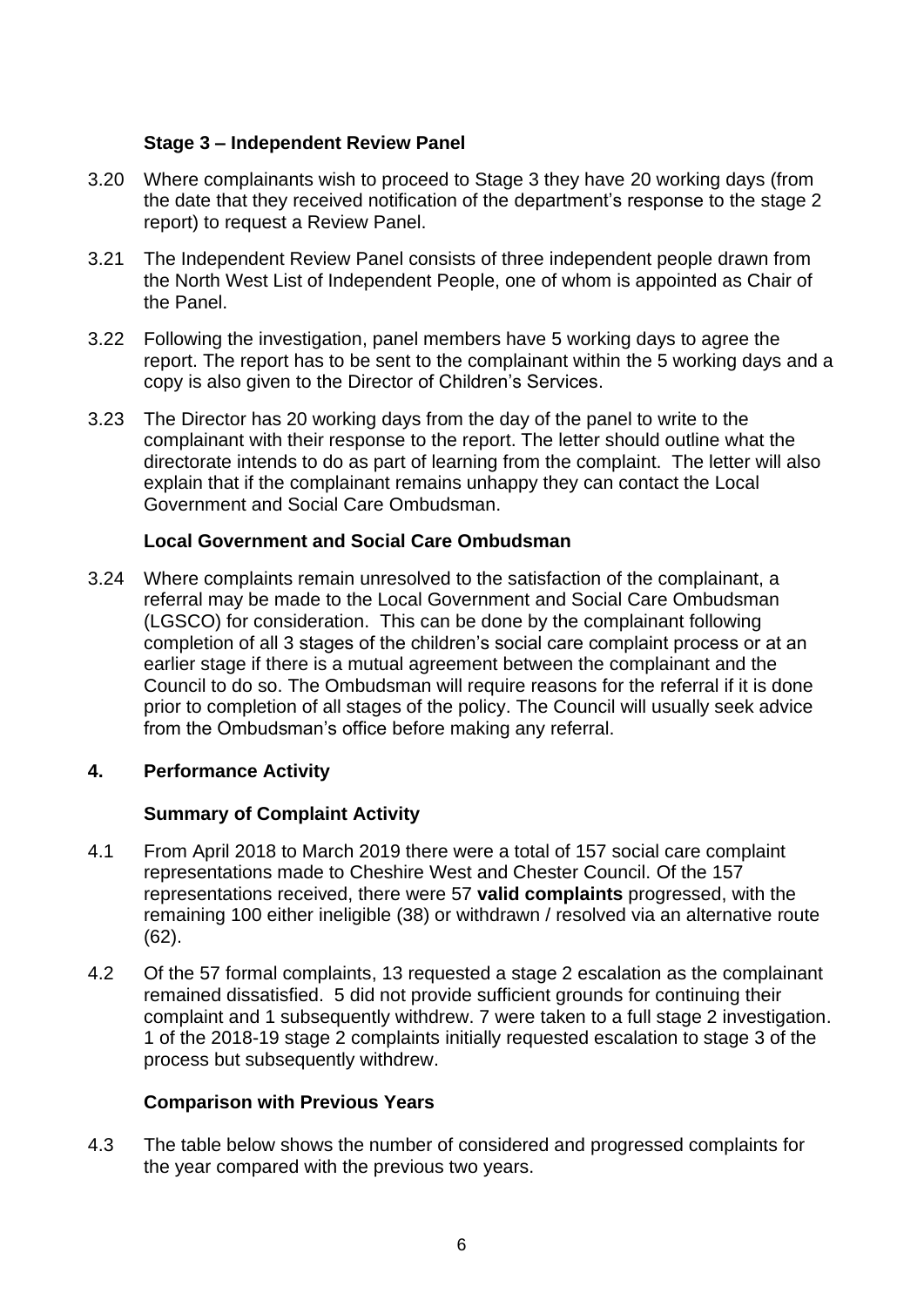| Year    | <b>Total no. of</b><br>valid<br>complaints<br>processed | <b>Withdrawn/</b><br>not pursued/<br>other | Ineligible* | <b>Total no. of</b><br>complaints<br>representations<br>considered |
|---------|---------------------------------------------------------|--------------------------------------------|-------------|--------------------------------------------------------------------|
| 2018-19 | 57                                                      | 62                                         | 38          | 157                                                                |
| 2017-18 | 73                                                      | 73                                         | 20          | 166                                                                |
| 2016-17 | 52                                                      | 64                                         | 24          | 140                                                                |

*Table 1: Total number of complaints considered*

*\*Complaints assessed as being not valid through the statutory Social Care complaint procedure, for example complaints that were being dealt with through court proceedings or the complainant was not directly involved with the child or does not have parental responsibility and is therefore ineligible.*

## **Numbers of Complaints - Analysis**

- 4.4 The number of valid complaints investigated by the Council has decreased by 22% compared to the previous year, as well as seeing a slight decrease in the overall number of complaint representations handled by the Customer Relations team.
- 4.5 One reason for complaints reducing by over a fifth can be attributed to the service being more proactive in working with families at the earliest stage to resolve issues. This has been a priority for all teams because it not only avoids families having to go through the formal complaints process and help maintain positive relationships between us, but also it potentially prevents time consuming and costly investigations having to be undertaken.
- 4.6 A further observation has been the improved transition arrangements when a child needs a different type of support or support from multiple teams / agencies. Communication here has improved and there now seems to be a more 'joined up' approach between different service areas, in particular between children's services, adult-facing services; and housing services.
- 4.7 A robust triage process continuing to be applied by the Customer Relations team also seems to be helping services to identify the most relevant route for the complaint.
- 4.8 Members have previously asked for benchmarking or comparative information to be included in future reports. This has proved difficult to obtain from a sufficient number of local authorities willing to participate in the exercise, in time for publication of this report. This is something that will be explored in 2019/20 by the Customer Relations Team working with colleagues in the Research, Intelligence & Communications team and, with the LGSCO's new interactive mapping tool introduced in July 2019 we hope to be able to make more comparative assessments of our performance.

## **Complaint Outcomes**

4.9 The table below shows where a formal complaint has been upheld, partially upheld or not upheld. Where complaints are complex and raise a number of different issues, there is a greater likelihood that some elements of a complaint will be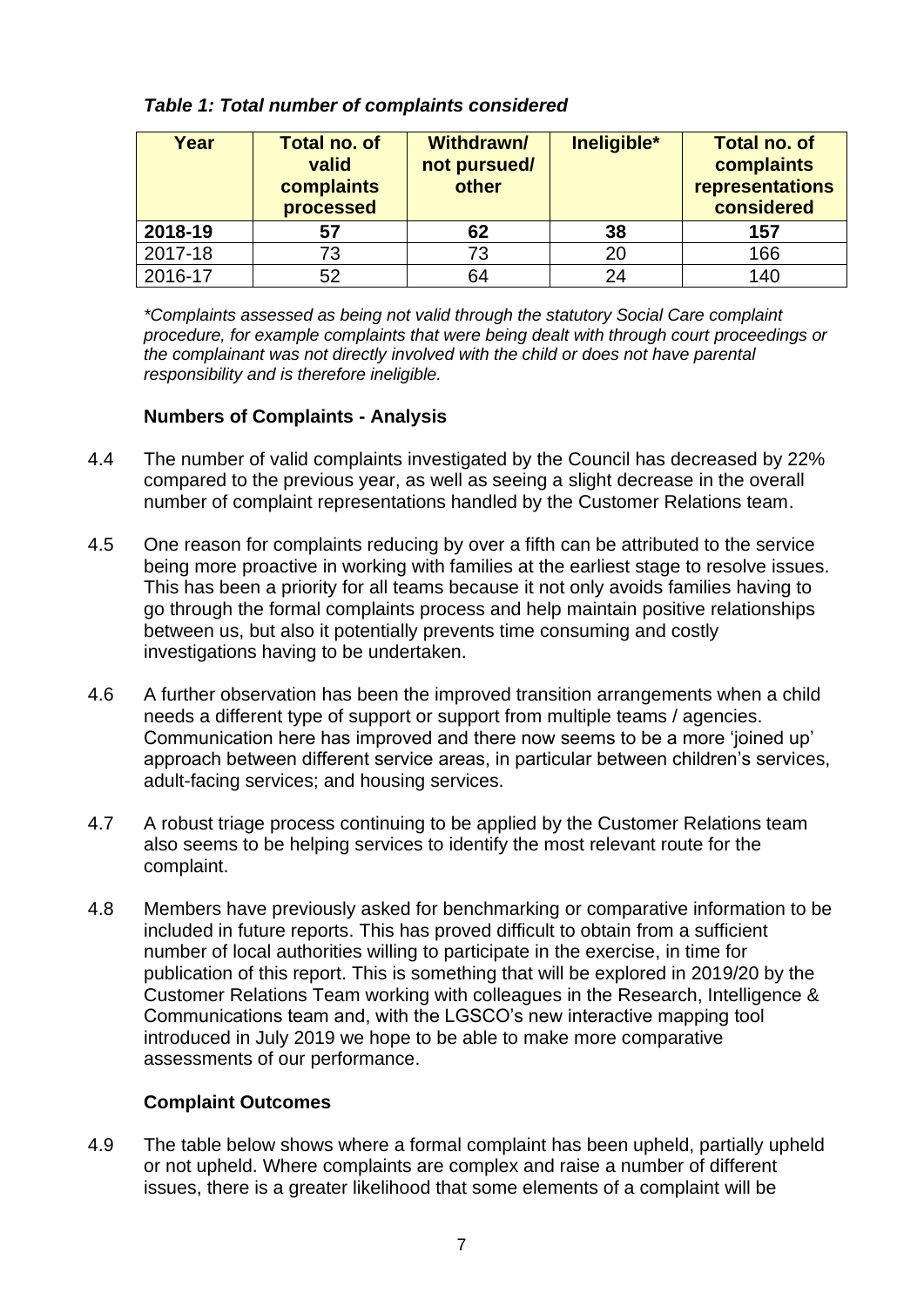upheld, whilst others not, and consequently the complaint will be classified as partially upheld overall.

| Year    | <b>Upheld</b> | <b>Partially</b><br>upheld | <b>Not upheld</b> | <b>Outstanding</b> | <b>Total</b> |
|---------|---------------|----------------------------|-------------------|--------------------|--------------|
| 2018-19 | 11(20%)       | 33(57%)                    | 13(23%)           | $0(0\%)$           | 57           |
| 2017-18 | 7(10%)        | 40(54%)                    | 26(35%)           | $0(0\%)$           | 73           |
| 2016-17 | 7(13%)        | 31(60%)                    | 14(27%)           | $0(0\%)$           | 52           |

*Table 2 - Stage 1 outcomes and comparisons with previous year*

4.10 This year, 77% of complaints have either been upheld or partially upheld which is an increase from 64% in the previous year. This demonstrates that the robust approach, by both the Customer Relations team and the Children's Services team, in triaging complaints and signposting to alternative paths is working effectively. The complaints which are being accepted are more likely to be valid issues which need review by the service. This may also be as a result of increased awareness of complaint handling and officers are better able to identify or acknowledge fault at an earlier stage and offer a reasonable remedy. It should also be noted that there has been further improvement in cross-service working within the Children's Services teams and an ongoing commitment by the Customer Relations Team to encourage services to accept fault rather than adopt a defensive position.

| Table 3 - Stage 2 outcomes and comparisons with previous years |  |  |
|----------------------------------------------------------------|--|--|
|----------------------------------------------------------------|--|--|

| Year    | <b>Upheld</b> | <b>Partially</b><br>upheld | <b>Not</b><br>upheld | <b>Open cases</b> | <b>Withdrawn</b> | <b>Total</b> |
|---------|---------------|----------------------------|----------------------|-------------------|------------------|--------------|
| 2018-19 |               |                            |                      |                   |                  |              |
| 2017-18 |               |                            |                      |                   |                  |              |
| 2016-17 |               |                            |                      |                   |                  |              |

- 4.11 From the 57 complaints reviewed under stage1 of the process in 2018/19, there were 13 requests for escalation to stage 2. Of these, 5 were referred back to the service as, in the Customer Relations view, they did not provide reasonable grounds for continuing their complaint and the issues raised had been resolved as far as possible, or an offered remedy was considered reasonable, or redirected to the most appropriate route for resolution. Of the 8 that were considered valid 1 was subsequently withdrawn by the complainant and 7 were investigated under stage 2 of the process. At the time of this report, 5 are closed, 4 with outcomes of partially upheld and 1 upheld in full. The other 2 are still being investigated.
- 4.12 By comparison, there were 8 requests for escalation in 2017/18 out of 73 valid complaints, with 1 proceeding to full stage 2 investigation.
- 4.13 The higher number of initial requests (13) in 2018/2019 could be attributed to people's greater expectations and demands on service delivery. The Customer Relations team and the service strive to promote engagement and ongoing dialogue and this is demonstrated by the number that were referred back to the service to agree resolution rather than proceed to stage 2.
- 4.14 The Customer Relations Team and Children's Services Senior Management Team communicate regularly to review management of the complaints and escalations to Stage 2 and 3. There is a clear commitment to resolve complaints at routine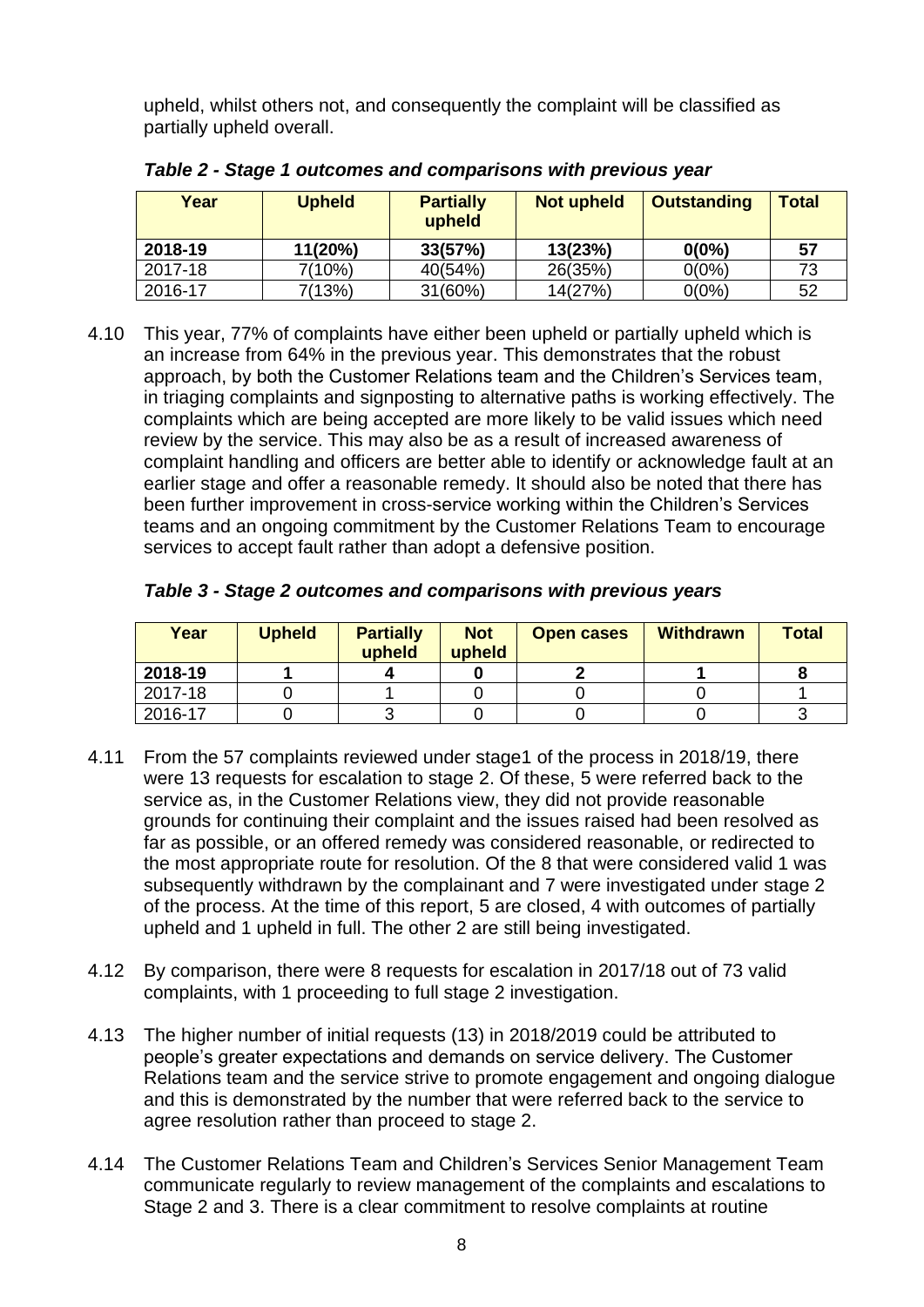business stage or Stage 1 across the service in order to improve customer satisfaction with the complaint process, as well as reducing the costs associated with escalation. During 2018/19 the Customer Relations team provided advice and guidance to service managers, promoting consistency and a holistic approach to learning about complaints service-wide. The Local Government & Social Care Ombudsman's guidance on complaint handling forms an integral part of the advice given.

| Year    | <b>Upheld</b> | <b>Partially</b><br>upheld | <b>Not</b><br>upheld | <b>Open cases</b> | <b>Withdrawn</b> | <b>Total</b> |
|---------|---------------|----------------------------|----------------------|-------------------|------------------|--------------|
| 2018-19 |               |                            |                      |                   |                  |              |
| 2017-18 |               |                            |                      |                   |                  |              |
| 2016-17 |               |                            |                      |                   |                  |              |

#### *Stage 3 outcomes and comparisons with previous year*

- 4.15 There was 1 complaint escalated to stage 3 in 2018/19. The complaint was withdrawn because, whilst they were not entirely satisfied with the outcome of the stage 2 investigation, they accepted that it had been thorough and a stage 3 review would be unlikely to find fault with the way the investigation had been conducted.
- 4.16 Again, this is evidence of more robust complaint investigations and resolutions at stages 1 and 2 and/or a commitment to take on board findings from the IO and IP at stage 2. Adjudication letters at stage 2 more often than not accept the independent findings and recommendations in full.

## **Breakdown of complaints received by Service Area**

4.17 Table 4 below shows a breakdown of complaints received by each service area.

| <b>Table</b> | 4 |
|--------------|---|
|--------------|---|

| <b>Service Area</b>               | <b>Number of Complaints per Year</b> |         |         |
|-----------------------------------|--------------------------------------|---------|---------|
| <b>Children in Need</b>           | 2018-19                              | 2017-18 | 2016-17 |
| Winsford                          | 10                                   | 13      | 11      |
| Chester                           | 14                                   | 14      | 13      |
| <b>Ellesmere Port</b>             | 5                                    | 8       | 8       |
| <b>Children in Care</b>           |                                      |         |         |
| Winsford                          | 8                                    | 8       | 2       |
| Chester                           | 4                                    | 6       | 5       |
| <b>Ellesmere Port</b>             | 4                                    | 5       |         |
| <b>Leaving Care</b>               | 5                                    | 5       |         |
| <b>Children with Disabilities</b> | 3                                    | 4       |         |
| <b>Provider Services</b>          |                                      |         |         |
| Fostering                         | 1                                    | 3       | 0       |
| Adoption                          | 0                                    |         | ი       |
| <b>Integrated Early Support</b>   | 1                                    |         | O       |
| <b>Safeguarding</b>               | 1                                    | O       | O       |
| <b>Contact and Referral Team</b>  | Ω                                    | 4       |         |
| <b>Transition Team</b>            |                                      | 2       | 3       |
| <b>Total</b>                      | 57                                   | 73      | 52      |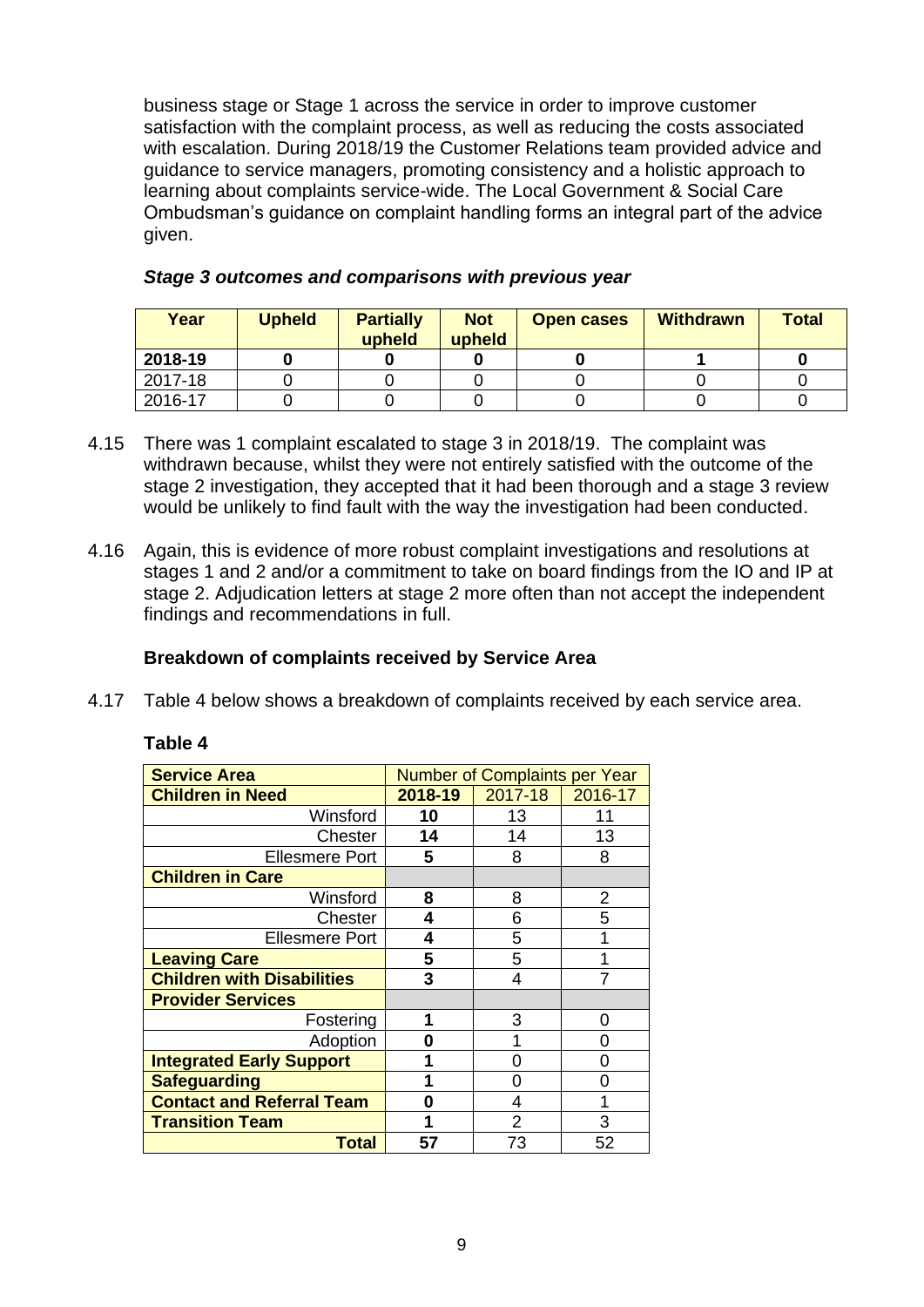- 4.18 A reduction in the overall number of complaints will be noted which is a general trend across all services. The locality areas that received the most number of complaints i.e. Winsford and Chester also serve the highest population, therefore it is expected that the proportion of complaints would be higher in these areas.
- 4.19 Officers are empowered to address the complaint at the earliest stage which still recognises the right to complain but can prevent escalation.
- 4.20 The Customer Relations team will continue to work closely with the Children's Services team both at the gateway when complaints are initially received, and by reflecting on the outcomes of case reviews. However it is recognised that due to the sensitive nature of the work we undertake, some families will always use the complaint process to reflect their dissatisfaction with their situation as well as to complain about practice and decisions.

#### **Breakdown of complaints received by Subject**

- 4.21 By their nature, complaints are specific to the circumstances of the individual and cover a wide range of individual experiences. The majority of complaints also relate to more than one aspect of a service that has been received.
- 4.22 Complaints received by the Authority have been classified on the basis of the primary area of concern (subject) identified by the complainant. Detailed below are the numbers that fall within each category:

| <b>Complaint Subject</b>                 | 2018-19        | 2017-18         | 2016-17                  |
|------------------------------------------|----------------|-----------------|--------------------------|
| (primary area of concern)                |                |                 |                          |
| <b>Standard of Service Delivery</b>      | 19             | 29              | 22                       |
| Inaccuracies in assessments              | 3              | 1               | 5                        |
| Lack of support                          | 10             | 15              | 12                       |
| Failure to investigate concerns          | 0              | 5               | $\overline{\mathcal{A}}$ |
| Issues with contact arrangements         | 1              | 4               | 1                        |
| Other                                    | $\overline{5}$ | 4               |                          |
| <b>Social Worker</b>                     | 24             | 31              | 20                       |
| <b>Allegations of Misconduct</b>         | 1              | 3               | 1                        |
| <b>Issues with Attitude / Behaviour</b>  | 1              | $\overline{16}$ | 12                       |
| Lack of Support                          | 5              | $\overline{7}$  | $\overline{\mathcal{A}}$ |
| Preference for one parent over another   | $\overline{c}$ | 4               | $\overline{3}$           |
| Social Worker and Team Manager           | 15             | 1               | 0                        |
| Communication                            | 8              | 4               | $\overline{7}$           |
| Lack of response                         | $\overline{7}$ | 1               | 4                        |
| Late / missing reports                   | 1              | 1               | 1                        |
| Cancellation of appointments             | 0              | $\overline{c}$  | $\overline{2}$           |
| <b>Child Protection Issues</b>           | 0              |                 | 0                        |
| <b>Financial Issues</b>                  | $\bf{0}$       | 1               | $\overline{0}$           |
| Accommodation/Placement Issues           | 3              | 3               | 3                        |
| Adoption                                 | 0              | 0               | 0                        |
| Fostering                                | $\overline{2}$ | 1               | 0                        |
| <b>Eligibility for Service / Unhappy</b> | 1              | $\overline{2}$  | 0                        |
| with Social Care involvement             |                |                 |                          |
| <b>Data Protection Issues</b>            | 0              | 1               | 0                        |
| <b>Total</b>                             | 57             | 73              | 52                       |

#### **Table 5**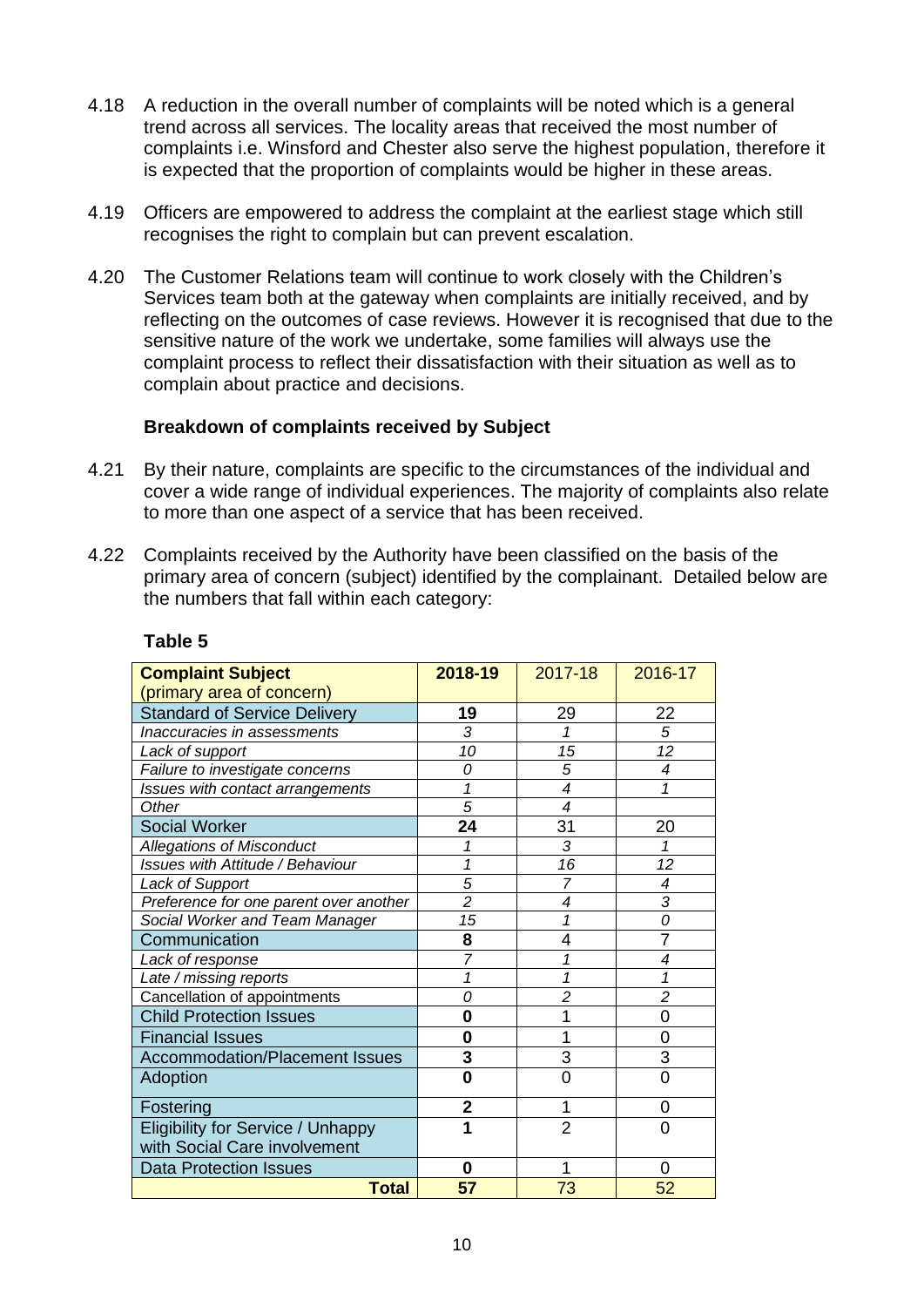- 4.23 Again there is a decrease in the number of complaints received across most categories. Some areas have seen significant reductions in the number of complaints received: 'Service Delivery' by a third but more significant is the reduction in complaints about 'Attitude and Behaviour' which has decreased by 94%. However, this category needs to be compared to the increase in complaints relating to Social Worker and Team Manager which has increased from 1 in the previous year to 15 in this reporting period. It is recognised that there will be some subjectivity by the Customer Relations Team in deciding on the primary reason for the complaint that may mean some inconsistency in categorisation over the year.
- 4.24 Part of the role of the service is to issue care proceedings via Court in order to safeguard children. This can often impact greatly on the relationship and interface between families and the support being offered to try and reduce risks and improve outcomes. It is therefore understandable that complaints are raised by families within this context. In some circumstances, officers have responded or managed situations differently which has contributed to some complaints. Therefore our Senior Practitioners continue to facilitate reflective practice sessions with social workers in order to help them gain insight into how our statutory involvement impacts upon families and how to deal most effectively to challenging situations.

## **Complaint Response Times**

4.25 Of the 57 valid complaints, the department responded to 40 within the statutory timescales. Initially 10 working days which can be extended to 20 working days for more complex cases requiring longer to investigate. Wherever possible, customers are kept informed and are able to negotiate new timeframes. The following tables give a breakdown of the responses that met the timescales at each stage of the complaints procedure, and a comparison with previous years.

| <b>Statutory time frames</b> | 2018-19 | 2017-18 | 2016-17 |
|------------------------------|---------|---------|---------|
| 10 working days or less      | 12      | 14      | 14      |
| 20 working days or less      | 28      | 31      | 20      |
| Outside the statutory        | 17      | 28      | 18      |
| timescale                    |         |         |         |
| <b>Total</b>                 | 57      |         | 52      |

#### *Table 6 - Complaint response times*

- 4.26 Overall, performance has improved this year in meeting the statutory deadlines for complaint responses with 70% of cases answered in time compared to 62% in the previous year.
- 4.27 The target of a minimum standard of 85% compliance within statutory timescales continues to be challenging for the service. Whilst this has not been met further work will be undertaken in 2019/20 to improve on this performance rate.
- 4.28 The reasons for not meeting this target remain the same as the nature of work within the service has not changed; in fact, teams report an increased complexity of work coming through to them, which may give some explanation as to why it takes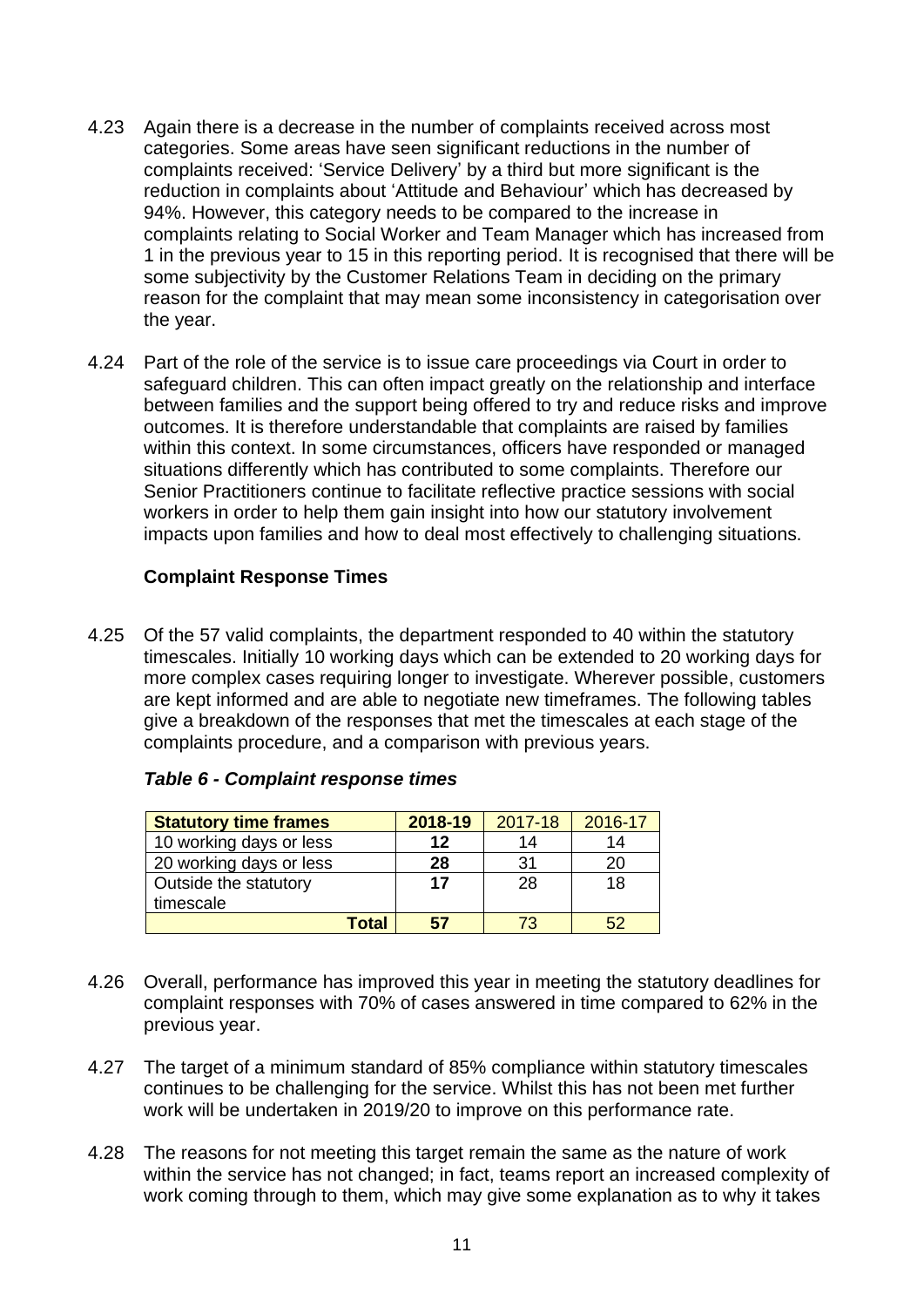longer to investigate and respond thoroughly to complaints. Also noticeable is the range of issues raised in some complaints that will take time to look investigate. What we do know is there is greater focus on complaints at all levels of the service and efforts have improved to resolve issues raised by families to prevent them escalating into formal complaints.

4.29 The Customer Relations team are working closely with the Service to identify how best to coordinate casework and improve response times, between the Customer Relations Team, Senior managers and the team managers who tend to investigate the complaint in the first instance. This likely to be through a designated customer contact coordinator, reflecting the model across all other Council services which is generally working well. The Customer Relations Team will continue to offer drafting advice and support.

#### **Local Government and Social Care Ombudsman (LGSCO)**

- 4.30 The number of cases received by the LGSCO during this reporting period for Education and Children's Services was 12. The number of cases decided by the LGSCO during this reporting period for Education and Children's Services was 17. Of those, 6 were referred back to the service as premature, and of the 11 remaining 5 related to Social Care. 3 out of the 17 cases were Upheld and 2 of these 3 were from Children's Social Care.
- 4.31 This demonstrates an increase on the previous year 2017/18, where 11 cases were decided, all of which were premature, incomplete, or advice given with the exception of 1 for Education Services that was Not Upheld. The 2 upheld cases for Children's Services this year were due to maladministration and injustice. These were complex cases concerning transition to adult services with remedies requiring:
	- i. An apology
	- ii. Financial redress: avoidable distress/time and trouble (totalling £850)
	- iii. Procedure or policy change/review
- 4.32 Although there was a common theme to the 2 upheld complaints each matter concerned specific and individual circumstances; and all of the Ombudsman recommended remedies have been actioned, it is not anticipated that there will be a reoccurrence of complaints on similar issues.
- 4.33 The Authority remains committed to ensuring the complaints process continues to develop and remains open, transparent and accessible to those who need to use it.

#### **Point and method of receipt for complaints within the authority**

4.34 The Customer Relations Team records both the 'point of receipt' and 'method of receipt' of complaints into the Council. This intelligence can help support service improvement decisions. Table 7 shows that the established systems for ensuring that complaints are directed to the Customer Relations Team for co-ordination are working well, with those sent into the service re-directed to the Customer Relations Team. Table 8 shows an increase in preference of customers for contacting us using the on-line complaint form.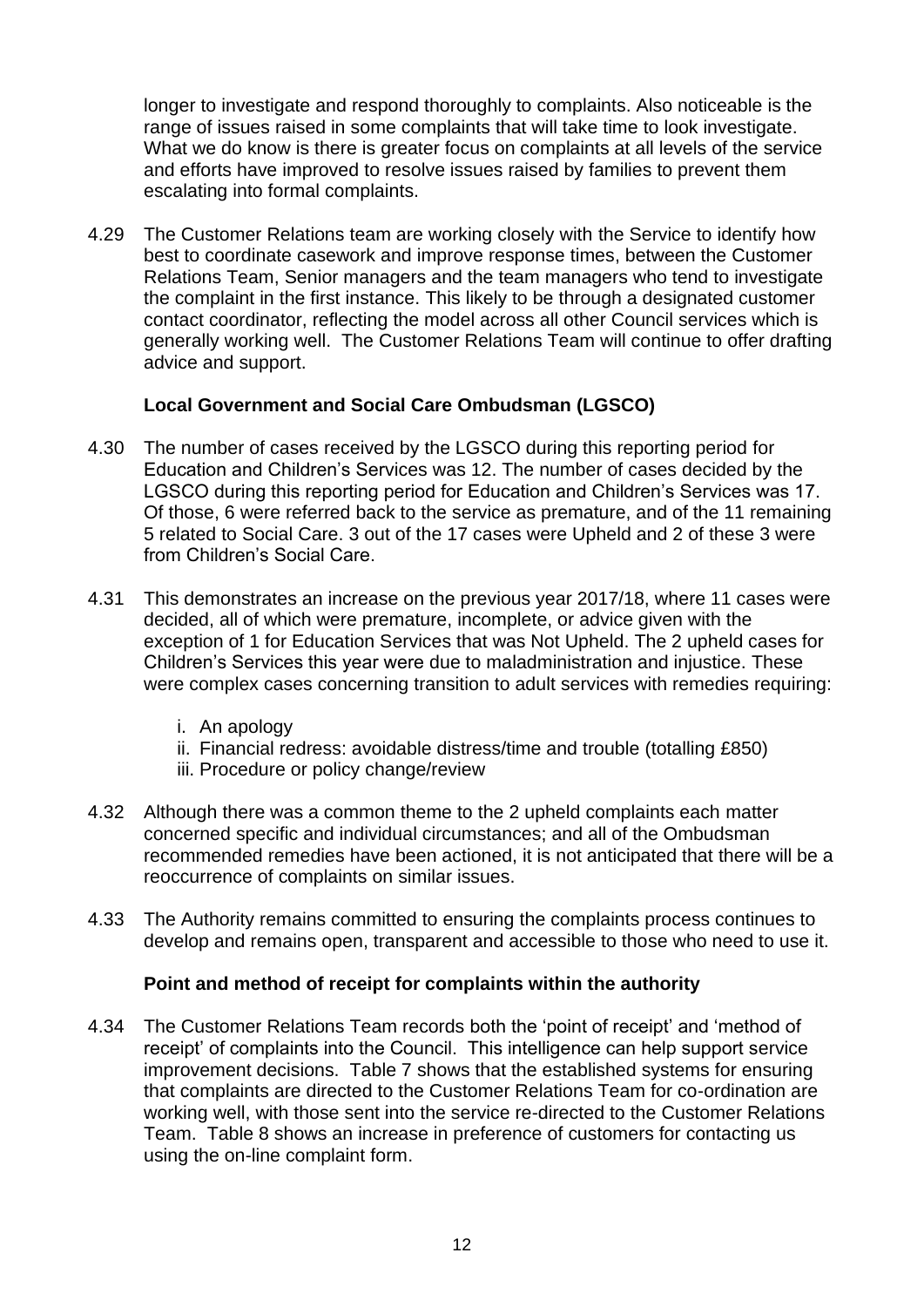## *Table 7*

| <b>Point of receipt</b>        | 2018-19 | 2017-18 | 2016-17 |
|--------------------------------|---------|---------|---------|
| Service Area                   |         |         |         |
| <b>Customer Relations Team</b> | 51      |         |         |
| <b>Director</b>                |         |         |         |
| <b>Chief Executive</b>         |         |         |         |
| Other                          |         |         |         |
| Total                          |         |         |         |

#### *Table 8*

| <b>Method of receipt</b> | 2018-19 | 2017-18 | 2016-17 |
|--------------------------|---------|---------|---------|
| ∟etter                   |         |         |         |
| Telephone/verbal         |         | 15      |         |
| Email                    | 28      |         | 35      |
| Online complaints        | 13      |         |         |
| Feedback form            |         |         |         |
| Total                    |         | 73      |         |

72% of complaints are submitted by email or online form.

4.35 The feedback form is part of the information pack that is provided to customers by the Social Worker during their first visit and provides an option for people to complete a form in writing. However, this year has clearly seen digital communication as the preferred option.

# **5. Profile/ Category of Complainants**

5.1 A summary of customer profile and type of customer interaction has shown the following:

#### *Table 9*

| Person making the complaint         | 2018-19 | 2017-18 | 2016-17 |
|-------------------------------------|---------|---------|---------|
| Child or young person being         |         |         |         |
| looked after or in need             |         |         |         |
| Parent/s                            | 35      | 50      | 37      |
| Local Authority foster carer        |         |         | 6       |
| Special guardian                    |         |         |         |
| Persons wishing to adopt            |         |         |         |
| Persons with sufficient interest in | 6       | 5       | 3       |
| child's welfare                     |         |         |         |
| Advocacy service                    | 14      |         | 5       |
| Гоtal                               | 57      | 73      | 52      |

5.2 The number of complaints received from a child or young person is low; feedback from children and young people indicate that they enjoy positive relationships with their Social Workers and Personal Advisors, therefore there is always emphasis on resolving a child/ young person's complaint as much as possible informally before they become "formal" issues. It will be noted that there has also been an increase in the use of advocacy services, indicating a growing culture of children and young people accessing independent professionals to advocate their wishes on their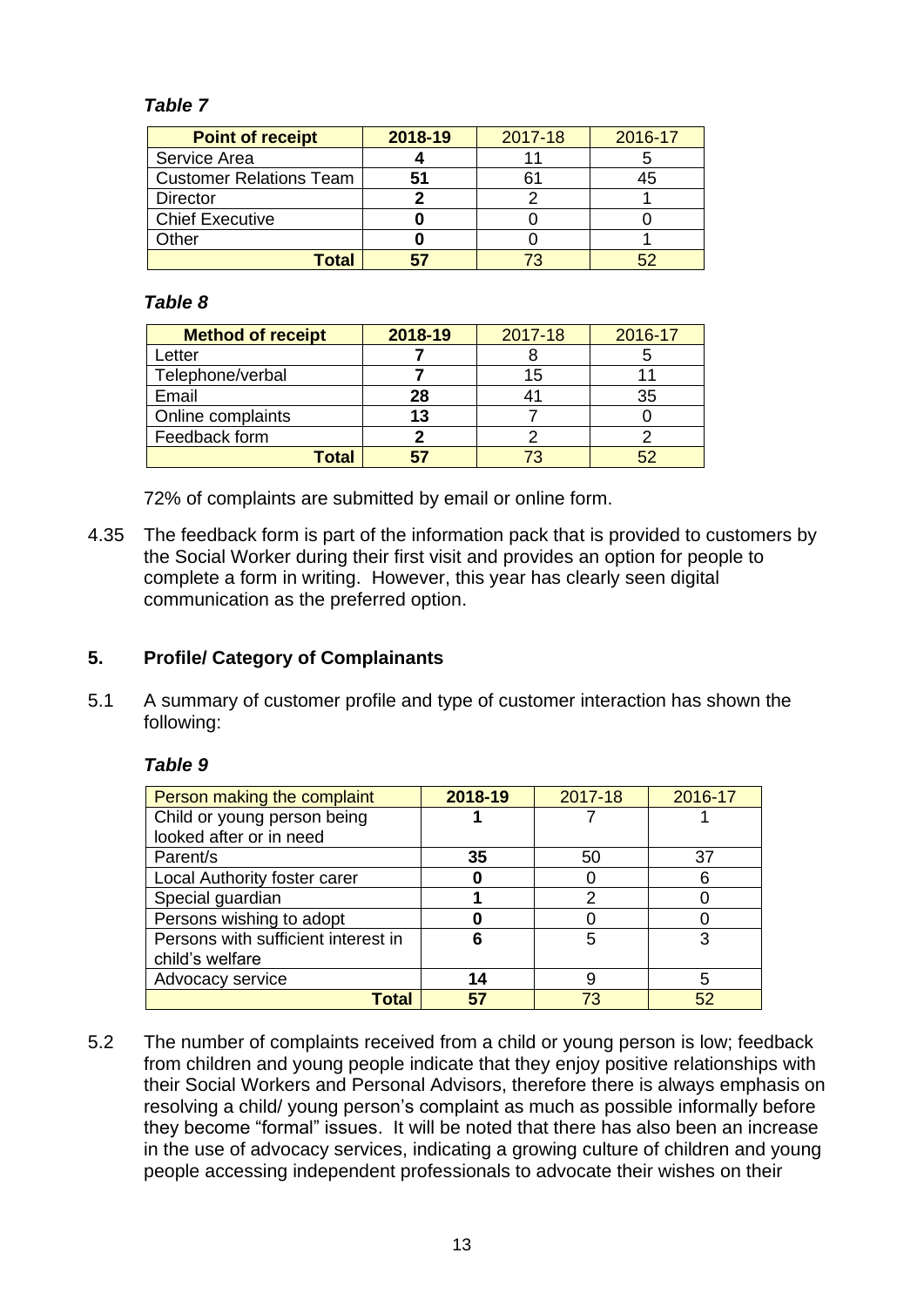behalf, again demonstrating that the service is listening to young people either directly or through another route.

5.3 The service will continue to consider how best to capture complaints from children and young people and ensure that they are aware of their options to escalate matters if they choose to. However, the primary focus will continue to be on ensuring the early resolution of issues that are causing the child or young person concern.

## **6. Compliments Received**

6.1 The Council welcomes positive or negative feedback from its users. A total of 31 compliments were recorded during the year, which represents a small decrease on the previous year's figures. The service wants to strengthen how compliments are reported as it believes more compliments are received than are actually recorded. When this has been analysed by senior managers, the consensus is that this figure does not accurately reflect the level of compliments received from both families and other professionals. The service will be looking at its approach to acknowledging compliments to make sure that the number is accurate and fully reflective of the positive feedback it does receive.

#### *Table 10*

| l Year                    | 2018-19 | $2017 - 18$ | $2016 - 17$ |
|---------------------------|---------|-------------|-------------|
| <b>No. of Compliments</b> | 13      |             |             |

6.2 A selection of compliments recorded is included below as examples:

## **Fostering Team:**

We just want to say a big thank you to all your team for helping us out with XXXXX. I'm sorry this is late sending to you. I especially want to praise XXXXXXXX. She has been fantastic with us and there should be more XXXXXXs in this world. She is a fantastic social worker. We wouldn't of done this without her. I also need to thank XXXXX and XXXXXXXX for all their support and kindness.

#### **Children with disabilities**

…XXXXXX was different and on the ball she really amazed me by reassuring me everything will be fine and she is there to help my family , and doing her best to help us, when she left she always kept me updated weekly with our progress of our application as well as giving us information to look at for my boys disability youth clubs .It was an absolutely pleasure having XXXXX as our support worker , I thought I should share my experience with you ,it's not every day you hear about outstanding service. Well done for keeping your staff so motivated and caring for families who are struggling with their kid's disabilities.

#### **Edge of Care team**

Always upbeat, very approachable, excellent at what she does, always positive. The children really liked her she is a credit to her profession. She is a credit to your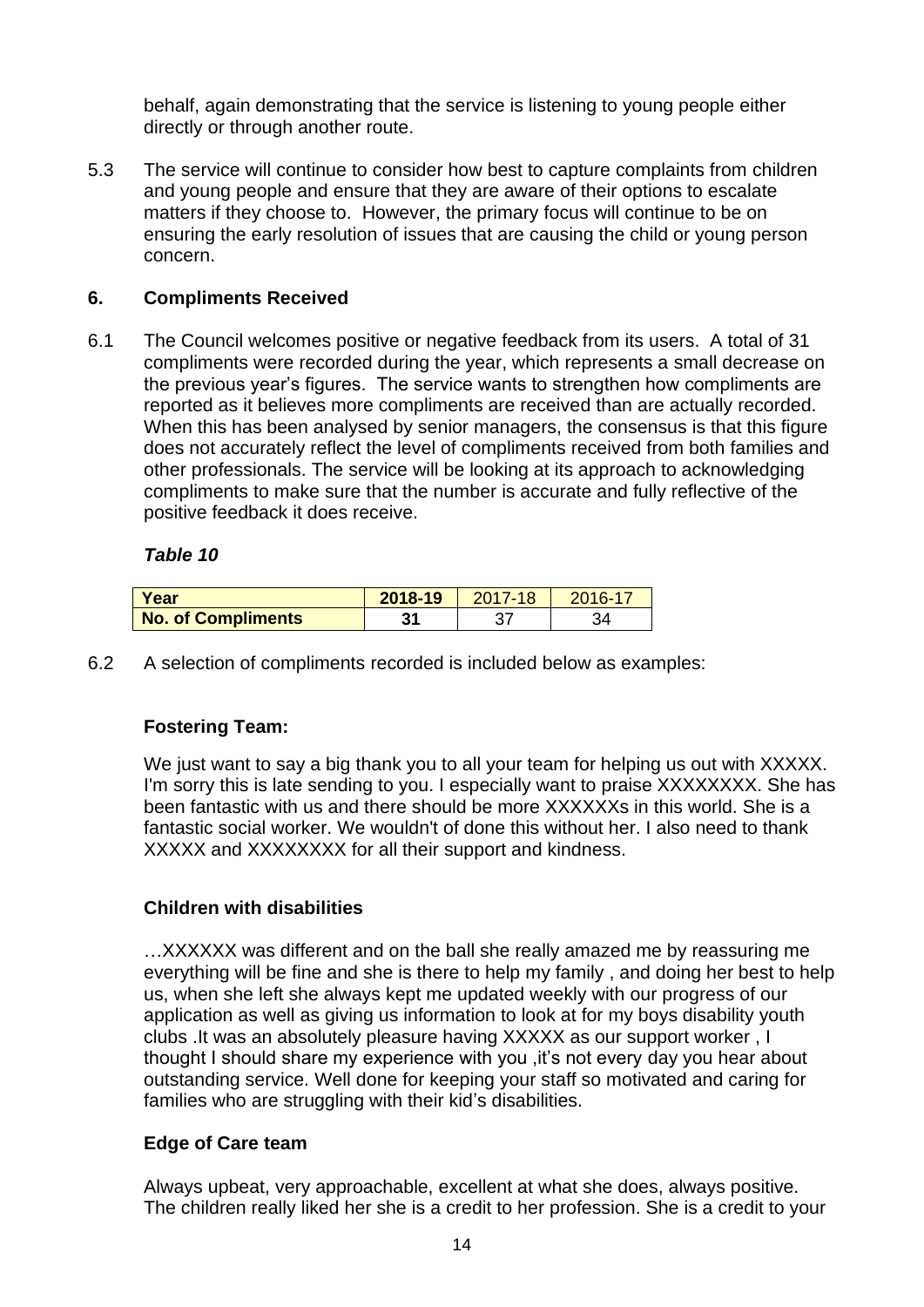department. She has the knack of making people feel good and positive by the end of every visit

## **Children in need Ellesmere Port**

I had a fantastic social worker to work with, XXX. He was the best in many, many years. We now have XXX who is good, listens, is there when needed and does what she says she will do.'

## **7. Outcomes- Learning and Service Improvement**

7.1 The Council has identified areas and opportunities from which learning can be taken from the complaints and the compliments process and used to improve future service delivery.

#### **Learning from Complaints**

- 7.2 There have been a number of valuable learning points from complaints cases which have led to practice service improvements, and the following examples highlight the changes made:
	- i. The leaving care team were reminded of the importance of supervised contacts for young people and will ensure that they take place as stated within care plans.
	- ii. Improvements in keeping both parents fully up to date in relation to assessments and plans regarding their child(ren).
	- iii. Improvements to the way information is shared between parents in conflict, and ensuring this is recorded when it has been and that it is done within a professional meeting format.
	- iv. Policy and procedure were changed following specific complaints regarding young people who transition from children's services to adult services. A new Senior Manager for Disability Services oversees this and the working relationship between these 2 service areas has improved significantly.
	- v. Locality Social Work Teams regularly look at themes arising from complaints and these are discussed at Team Meetings. Any significant themes are also shared at service events that are attended by Social Workers and Team Managers

#### **8. Future Plans for Complaint Handling**

8.1 **ICT:** A new Complaint Management system has been commissioned and will be developed and tested in 2019/20 to support the requirements of the Social Care and Customer Relations teams. It is expected to improve efficiency and data recording, with an enhanced reporting facility. This should become operational from April 2020. As part of the rollout of the new system, improved networking with Social Care teams via a dedicated customer contact coordinator will ensure any bottlenecks with complaints are dealt with more efficiently and effectively, this will be reviewed regularly by the Customer Relations Team to ensure it is working well. There will also be more scope to share learning at structured meetings between